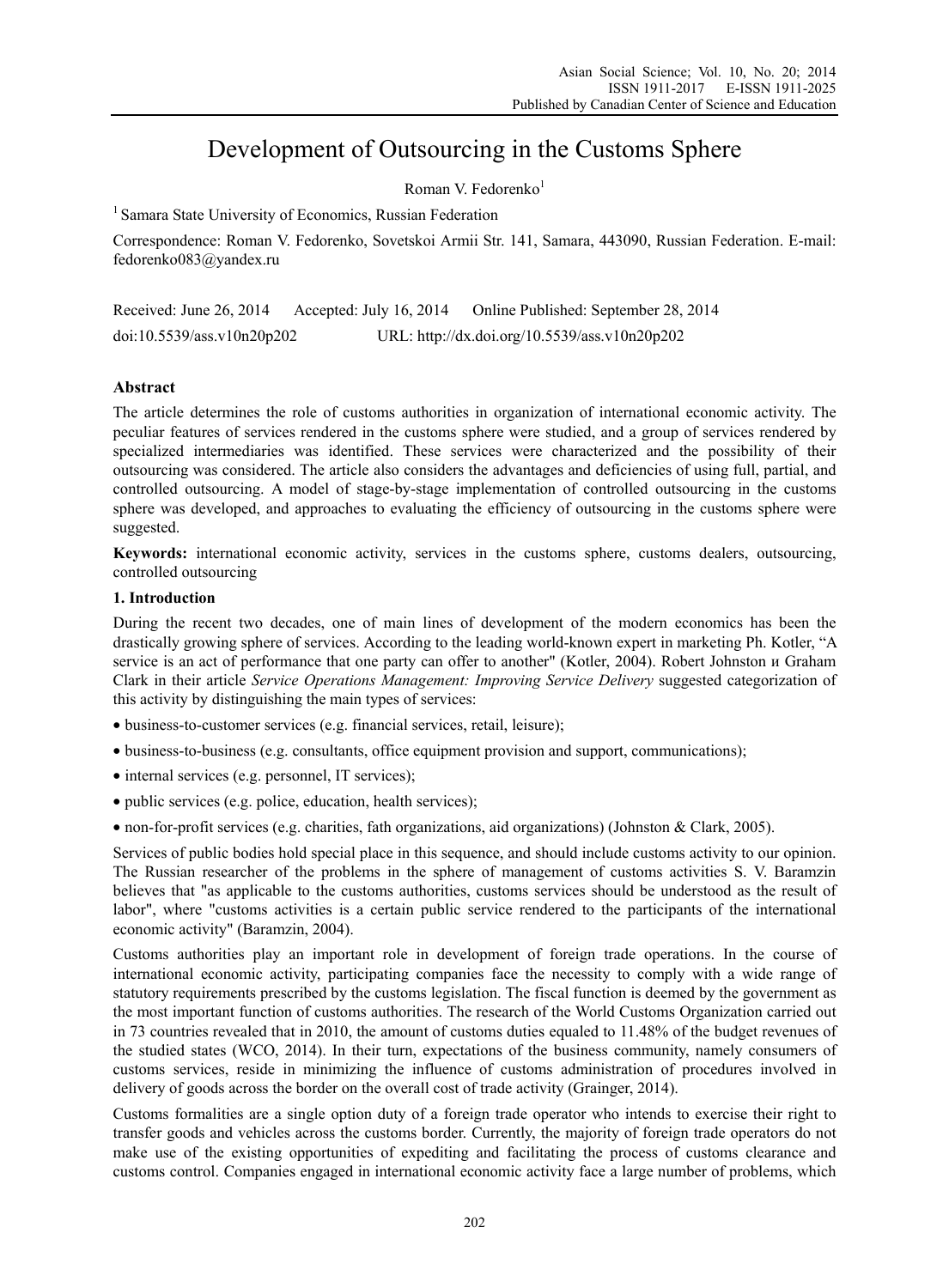normally cannot be solved unassistedly. Such problems include abidance by all requirements prescribed by the customs legislation, as well as solution of any economic issues associated with transportation and storage of goods. The issues of arrangement of physical movement of international goods traffic are rather well studied by Russian and foreign researchers (Waters, 2003; Khramtsova, 2010). At the same time, organization of customs clearance is more rarely considered in theoretical scientific research.

Many foreign trade operators prefer to avoid solving problems related to interaction with customs authorities independently, but to apply to professionals for help. A traditional mechanism of solving this task is the outsourcing. Scientific literature provides various approaches to interpreting this concept. A classic definition is provided by Brian J. Heywood: "outsourcing is the transferring of an internal business function or functions, plus any associated assets, to an external supplier or service provider who offers a defined service for a specified period of time at an agreed but probably qualified price" (Heywood, 2002). The American economists R. Chapman and K. Andrade emphasize that this term is used as an umbrella for highlighting various lines of business activity (Chapman & Andrade, 1998). The Canadian economist G. Cassidy thought the main peculiar feature of outsourcing is assignment of the contract to a third party and introduced the term *contracting out* (Cassidy, 1994).

The contemporary scientific literature shows insufficient consideration of the theoretical principles and mechanisms of rendering services in the customs sphere. Despite the considerable interest of scientists to this issue, the issues of application of outsourcing with regard to services in the customs sphere require elaboration. This article studies the conventional approach to outsourcing, which is insufficiently efficient in terms of arrangement of interaction between foreign trade operators and the customs, and development of basic principles of controlled outsourcing, which would allow cutting costs at passing customs procedures.

## **2. Methodology**

Scientific papers of the leading Russian and foreign scientists related to the problems associated with rendering services in the customs sphere, carrying out international economic activity of companies, materials of international, all-Russian and regional scientific and practical conferences and seminars, publications in periodicals, materials of studies carried out by international organizations (the World Bank, the World Customs Organization) were the theoretical and methodological bae of the article.

This article uses provisions of effective laws and regulations of the Russian Federation, orders of the President of the Russian Federation, decrees and instructions of the Government of the Russian Federation, legal and executive directives of the Federal Customs Service of Russia related to carrying out international economic activity and its customs regulation, activity of customs authorities, as well as customs brokers, owners of temporary storage warehouses and customs warehouses, and customs carriers.

In the process of the research, we used: the dialectic method of cognition, the comprehensive approach to studying the identified research subject, the methods of systemic, structural, functional, comparative, logic, economical-statistical, and root cause analysis, and graphical methods.

#### **3. Results**

Foreign trade operators face problems considerably different from the problems that those companies carrying out their activity within one country face. As a result, they need specific services related to interaction with customs authorities.

The services providing for international economic activity can be broken up into four main groups by their role in maintaining the goods traffic:

- services related to conclusion of international trade transactions and their and financial and legal support;
- services related to logistic support of foreign trade transactions;
- services related to abidance by the requirements of domestic legislation on state regulation of foreign trade;
- services in the customs sphere related to compliance with the requirements of the customs legislation.

Depending on the services provider, we can distinguish services provided by customs authorities and services in the customs sphere provided by persons who are customs intermediaries.

The concept of *customs services* with account of their role and importance can be defined as a total of actions to be performed by customs authorities with the purpose of providing for movement of goods and vehicles across customs borders of countries in the course of transportation of the goods from the seller to the buyer in compliance with the requirements of these countries.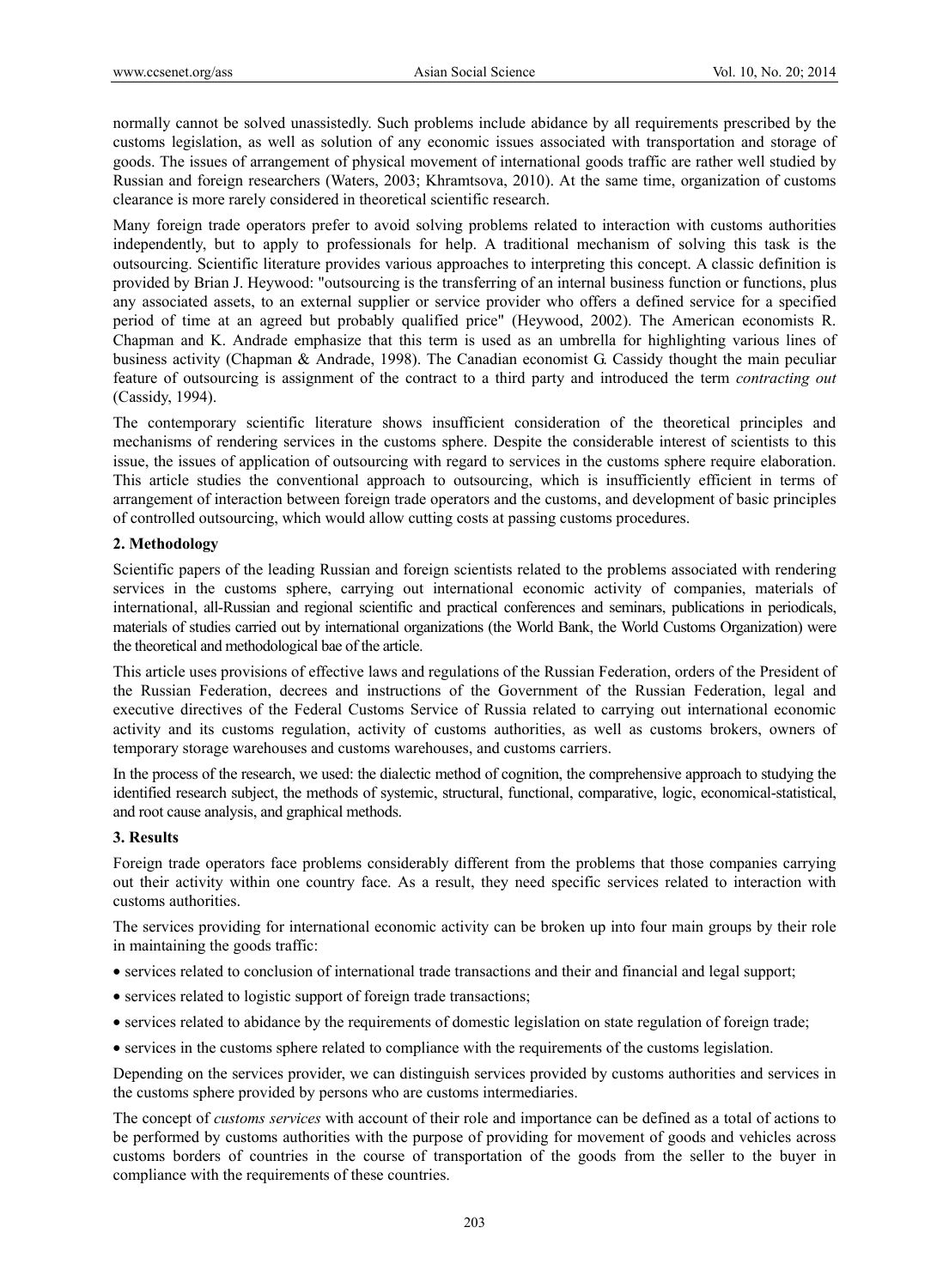The concept *services in the customs sphere* should be defined separately as the activity of companies authorized to perform commercial activity in the customs sphere with the purpose of supporting movement of goods across the customs borders of countries in the course of transportation of the goods from the seller to the buyer in compliance with the requirements of these countries.

The foreign trade development and the respective growth of budget revenues are impossible without existence of an ultimately efficient system of movement of goods and services across the customs border. Customs services have the main objective of preventing violations and creating opportunities for expedition of goods traffic by developing and implementing such progressive methods of customs clearance procedures as e-declaration, pre-declaration, etc. At the same time, services in the customs sphere (rendered to importers and exporters by specialized companies) are dedicated to use all available opportunities and finding the optimal way of clearance in each particular case.

The typical peculiar feature of services in the customs sphere is that companies rendering such services act under the basic principle of the Kyoto Convention – maximum assistance to foreign trade without any harm to the customs control efficiency. Thus, development of such services can provide for implementation of the mentioned tasks at minimum financial and time expenditures for the importers and exporters.

Services in the customs sphere are rendered by specialized companies authorized to perform the said activity in compliance with the existing requirements of the Customs Code. These companies can be broken up into four categories: customs brokers, customs carriers, temporary storage warehouses (TSW), and customs warehouses (CW).

Customs clearance services include the following main procedures: categorization of goods according to the Foreign Economic Activity Commodity Nomenclature (FEACN), determination of the customs value of goods according the FEACN, determination of the customs treatment, filling out goods declaration (GD), filling out documents related to the GD, calculation and payment of customs duties in time. The demand for additional advice on certain issues of customs clearance is met in the form of information support of clients with regard to general and particular questions about customs clearance, verification of correctness and validity of filling the documents, providing recommendations on settlement of disputable issues. The services considered above are an integral part of organization of foreign trade.

In certain cases, the necessity emerges to arrange carriage or storage of goods under customs control. Customs carriers can render services of arranging carriage of goods under customs control, securing the internal customs transit treatment, insurance, and cargo escorting. Storage of goods under customs control is arranged by temporary storage warehouses and customs warehouses, which provide a particular sequence of warehousing services.

Interaction with customs authorities is one of the most important issues in the operation of any company engaged in foreign economic activity. Only large foreign sales corporations can afford a division specializing in interacting with customs authorities. Nevertheless, they also currently tend to use intermediaries' services.

The services of intermediaries (i.e. customs brokers) are currently the most popular and eagerly sought ones amidst all services rendered in the customs sphere. The article *Customs Brokerage Services and Trade Facilitation: A Review of Regulatory Coherence* notes the importance of the activity of customs brokers for both the state and the business community: Customs brokers highlight their role as intermediaries in the whole customs process wherein they represent both the traders and the government. They consider themselves as upholding the interest of the government because they ensure the collection of the right amount of duties and taxes. They argue that since they have the expertise on trade laws as well as tariff and customs procedures, they can readily adapt to the changing needs of the international trading community. They believe that their knowledge of customs administration rules and regulations equips them with the proper tools to question and counter any arbitrary change on the procedures, which may disadvantage either the government or the traders (Llanto et al., 2013).

Interaction of importers and exporters with customs brokers is based on the outsourcing principle. The concept of outsourcing as a principle of the new management strategy was created in 1963 by the Е1есtronic Data System Company (EDS), which specialized in outsourcing of digital technologies, or IT outsourcing. However, outsourcing became an object of scientific research only in 1980s-1990s. From that time, they started publishing scientific publications, with which economists and experts using various models tried to find the optimal strategy of outsourcing implementation, as well as publications dedicated to various aspects of outsourcing application by a company. Having emerged in American economic publications, the term outsourcing settled in the vocabulary of the majority of businesspersons of industrially developed countries (Anikin, 2003).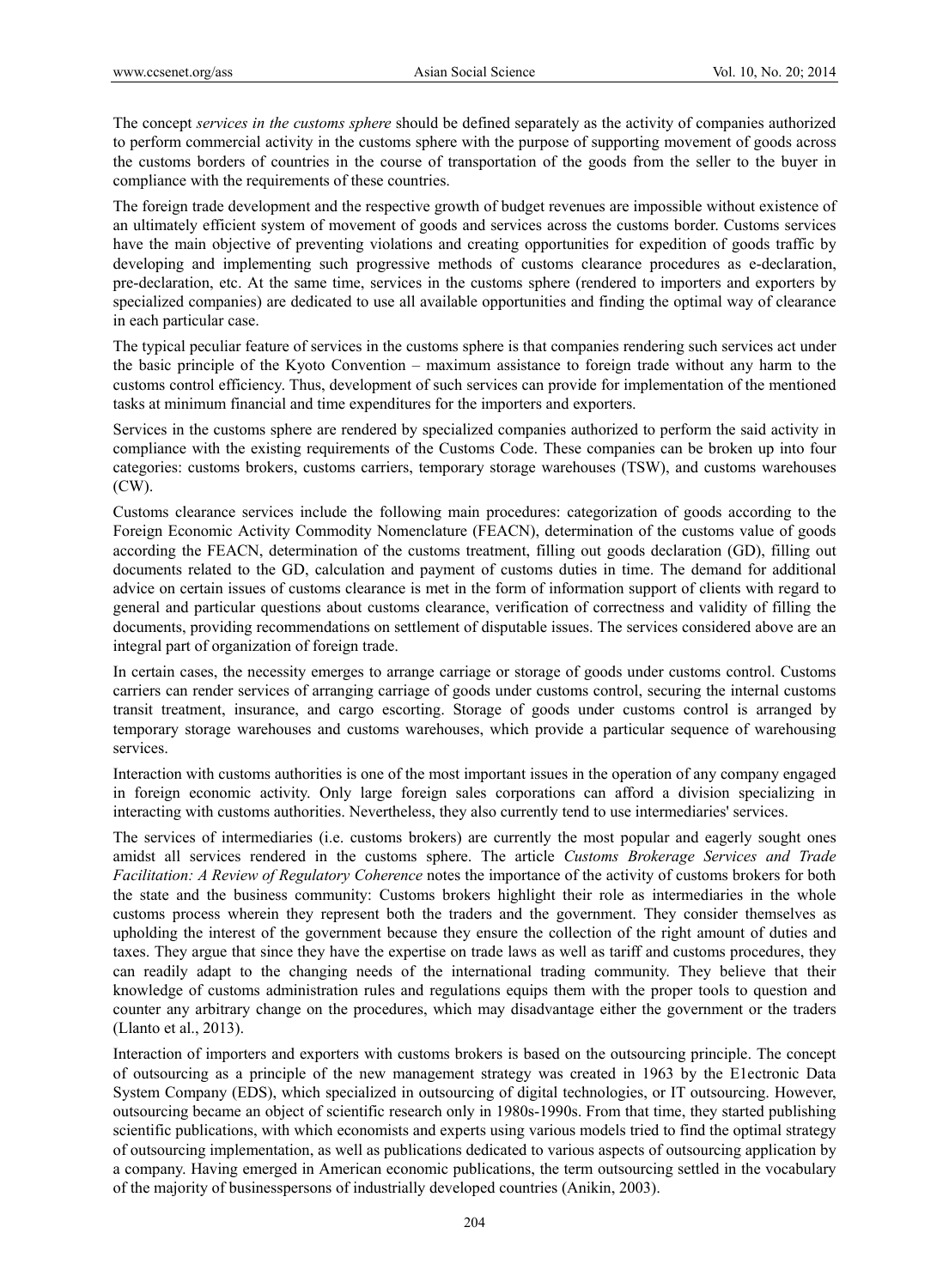Outsourcing of services in the customs sphere has certain singularities. Traditional outsourcing is delegation of functions, which a company is able to perform itself (accounting, carriages, cleaning, etc.), but seeks economic benefit. Outsourcing of services in the customs sphere differs from them by the fact that the company is not able to arrange declaration by itself, which is the reason of its assignment of this work to a customs broker. As a result, the foreign trade operator loses control over the process of customs clearance and is not able to evaluate its efficiency.

Customs brokers are not interested in application of advanced methods of declaration at performing customs clearance. By registering each unit of goods in a separate declaration, it gains maximum revenue. As an example, we can provide the experience of arranging international economic activity of enterprises of the Samara Region. The largest exporters of the Samara Region perform 8-10 thousand shipments a year. Average cost of one export declaration for goods is 10,000 rubles. If a separate declaration for each shipment is registered, the broker will gain 80-100 million rubles. At the same time, usage of the advanced methods of declaration prescribed by the Customs Code (preliminary GD, periodical GD, incomplete GD) enables clearance of exported goods with a considerably less number of documents (100-150 GDs for 8-10 thousand shipments). And this scheme is so widely applicable that even at a conservative estimate; enterprises of the Samara Region pay extra dozens of millions of rubles to customs brokers.

To our opinion, full outsourcing is reasonable only for start-up importers and exporters, whose number of GDs is very low. As the international economic activity of an enterprise is formed and intensifies, the number of rendered services should grow along with the number of GDs. Otherwise, as the foreign trade turnover of the company grows, the costs for customs clearance will be inevitably growing in proportion. Therefore, the best strategy will imply partial outsourcing of the declaration functions instead of full one. However, we do not mean the conventional partial outsourcing assuming allocation of equal functions between tge client and the contractor, but the contemporary type of outsourcing, which allows strategic control over the whole procedure of customs clearance.

One need to keep in mind that selection of the contractor should not be based only on economic motives; the risks of consequences associated with selection of a wrong partner must also be taken into account. At the same time, as German economists Henkel C. B., R. Hesch and F. Kroger noted, real competitive advantages for the participants of inter-company cooperation occur only when both parties are actively involved in the process of production of added value (Henkel et al., 2000).

It is reasonable to transfer to customs brokers only the technical part of declaration, and the determination of the scope of services rendered by the broker, the treatment and the order of customs procedures should remain the prerogative of the foreign trade operator. Such outsourcing is to be defined as controlled (Fedorenko, 2008).

Controlled outsourcing in the customs sphere is optimization of the activity of an enterprise with regard to customs clearance, which aims cutting costs through transferring technical (secondary) functions to professional brokers and focusing own efforts and means on solution of strategic tasks in this sphere.





In the practice of an enterprise, the controlled outsourcing is implemented by professional actions of the company's own specialist or the department of customs clearance. Such organization will provide for the synergistic effect of delegation of routine functions and of optimal customs clearance. In this case, the customs broker will be lodging GDs in the form required by the enterprise, and its own employees relieved from routine work will be able to focus their efforts on seeking opportunities for cost cutting.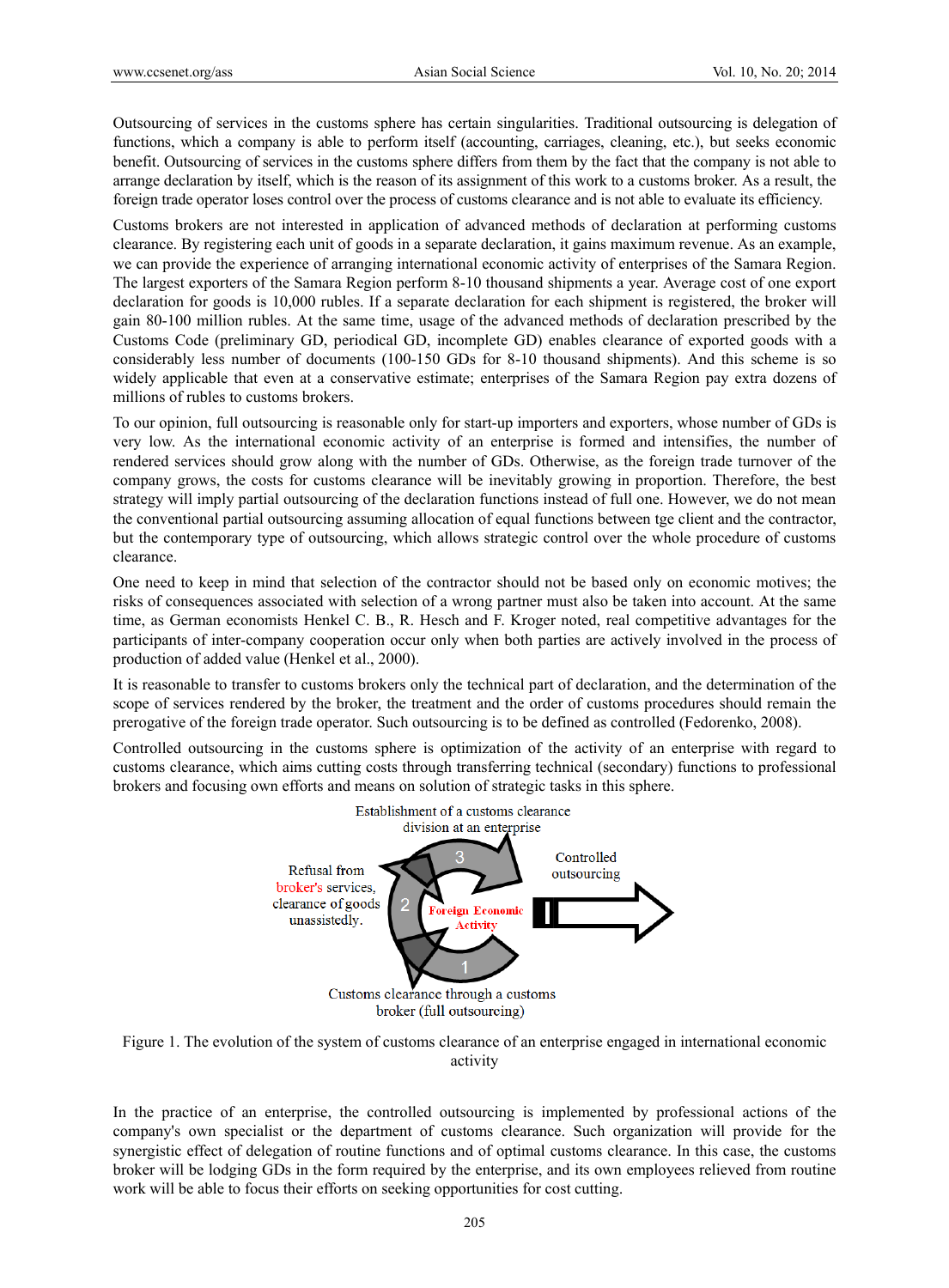In the beginning of its operation, any company facing the necessity to arrange customs clearance of goods uses the services of customs brokers, which means full outsourcing. Further development of the customs clearance function at the company proceeds in several subsequent stages. The finish of the evolution is implementation of controlled outsourcing (Figure 1).

The typical feature of full outsourcing is that as the goods traffic grows, the costs for customs clearance will be growing in direct proportion to the growth, as the customs broker in case of growing supplies will simply lodge a larger number of GDs without using periodical declarations and other methods of cutting the client's costs. Use of controlled outsourcing will allow the enterprise developing and implementing the most efficient system of customs clearance. Implementation of controlled outsourcing requires initial investment, but will generate considerable profit later.

The article provides comparative assessment of costs of a foreign trade operator with regard to using full and controlled outsourcing, which allowed developing a mathematical model of the costs dependences. The results of the study are provided in Figure 2.



Figure 2. The advantages of controlled outsourcing

In Figure 2, the curve  $y_2$  drawn over the straight line  $y_1$  denotes the advantages of controlled outsourcing of customs clearance services, where:

The *Y-axis* is the costs of the enterprise in thousand rubles.

The *Х-axis* is the number of cleared goods under foreign trade operations in pcs.

The straight line  $y_1 = k_1 x$  is full outsourcing.

The curve  $y_2 = k_2 \sqrt{x}$  is controlled outsourcing.

The area  $S_1$  is the area of initial investments

The area  $S_2$  is the area of profit.

As the number of cleared goods exceeds the value in the point *A*, the controlled outsourcing generates profit for the enterprise. Theoretically, this model is infinite, but practically, it is limited to the production capacity of the enterprise. On the chart, this restriction is denoted with the point *В* on the *Х-axis.* The area of initial investment and the area of profit can be found by the following formula:

$$
S_1 = \int_0^A (k_2 \sqrt{x} - k_1 x) dx
$$
 (1)

$$
S_2 = \int_{A}^{B} (k_1 x - k_2 \sqrt{x}) dx
$$
 (2)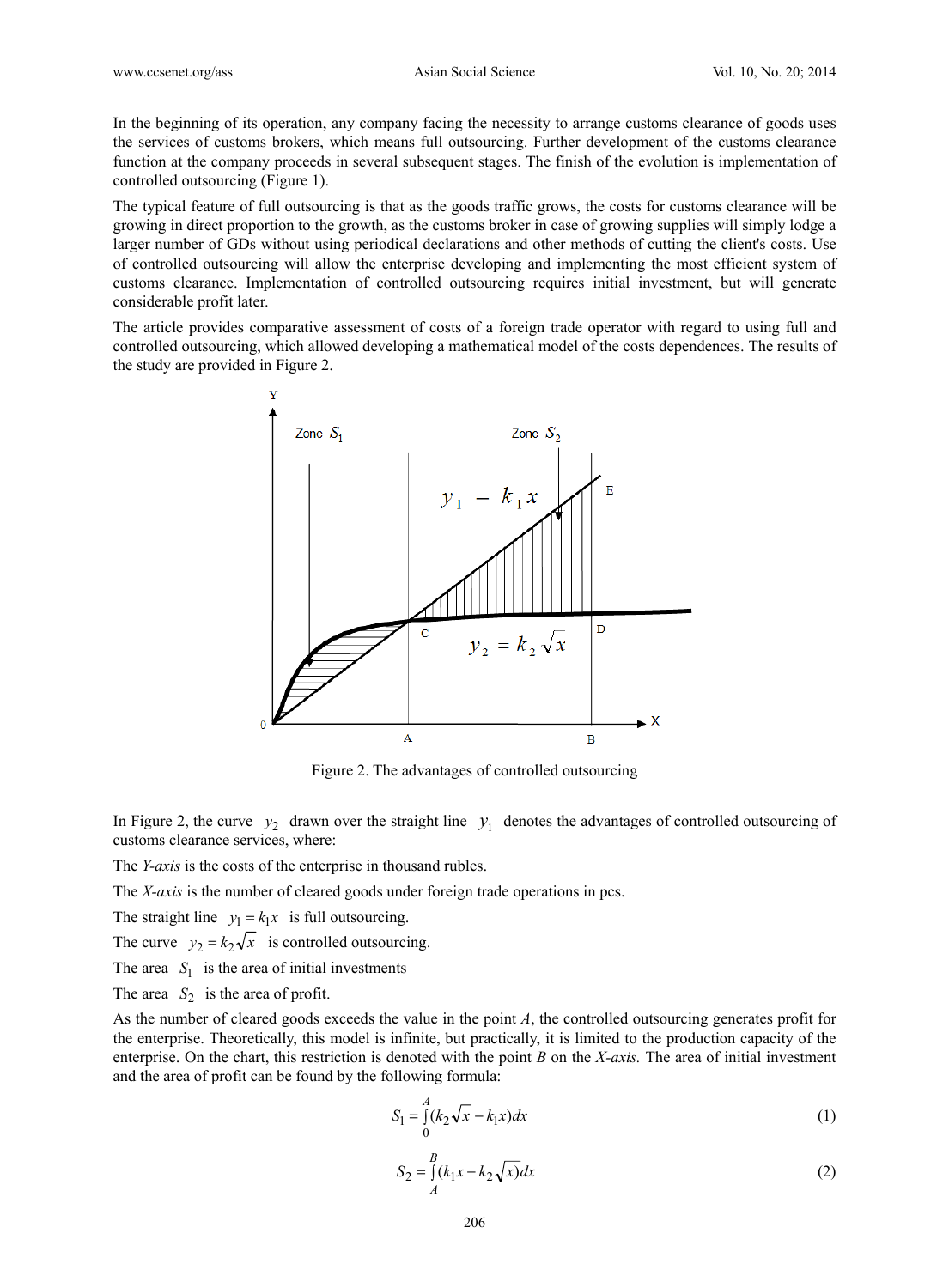The interval ED shows the maximum effect of implementation of controlled outsourcing (provided the enterprise's capacity is fully loaded). In order to find the length of the interval, we need to substitute the value B in the formulas  $y_1$  and  $y_2$ , to find the co-ordinates of points E and D. The resulting equation will have the following view:

$$
ED = k_1 * B - k_2 * \sqrt{B}
$$
 (3)

By solving the equation, we will find the profit that the enterprise will gain due to application of controlled outsourcing at full load of the enterprise's capacity.

For practical application of this methodology, it is necessary to determine the values of the  $k_1$  and  $k_2$  ratios. At full outsourcing, the enterprise's costs grow in direct proportion to the growth of the number of cleared goods; therefore,  $k_1 = 1$ . The ratio applied for building the curve of controlled outsourcing ( $k_2$ ) depends in the number of factors, namely:

1) the price of customs clearance of one GD by the customs broker;

2) the range of cleared goods;

3) the number of own specialists for customs clearance.

For successful implementation of controlled outsourcing at the initial level, the enterprise needs a specialist who would know at least basic principles of customs legislation. A broker would not offer anything; it just executes the client's order according to its instructions. And if one does not know that there are various customs procedures that allow decreasing customs duties considerably, and various types of GD, he will make the simplest declaration of import for domestic consumption or export.

Availability of at least one specialist for customs clearance will be sufficient for successful implementation of controlled outsourcing at the basic level. Further development of outsourcing of services in the customs sphere should be implemented in several stages (Figure 3).



Figure 3. The model of stage-by-stage implementation of controlled outsourcing of services in the customs sphere

Initially, the foreign trade operator must determine the main objectives of implementation of controlled outsourcing, develops standards and requirements, and determines the structure and the functions of its own customs clearance division.

At the next stage, based on the analysis of the work conditions of customs brokers, their capacity and credibility, it should select partners for customs clearance. Besides, it should determine the scope of operations associated with movement of goods across the customs border, which the company is about to outsource.

At the third stage, the conditions and aspects of interaction of the client and the customs broker in the course of the international economic activity are formulated.

The fourth stage includes solution of all economic issues related to interaction with the company that renders services in the customs sphere. It also includes analysis of the economic effect of controlled outsourcing application.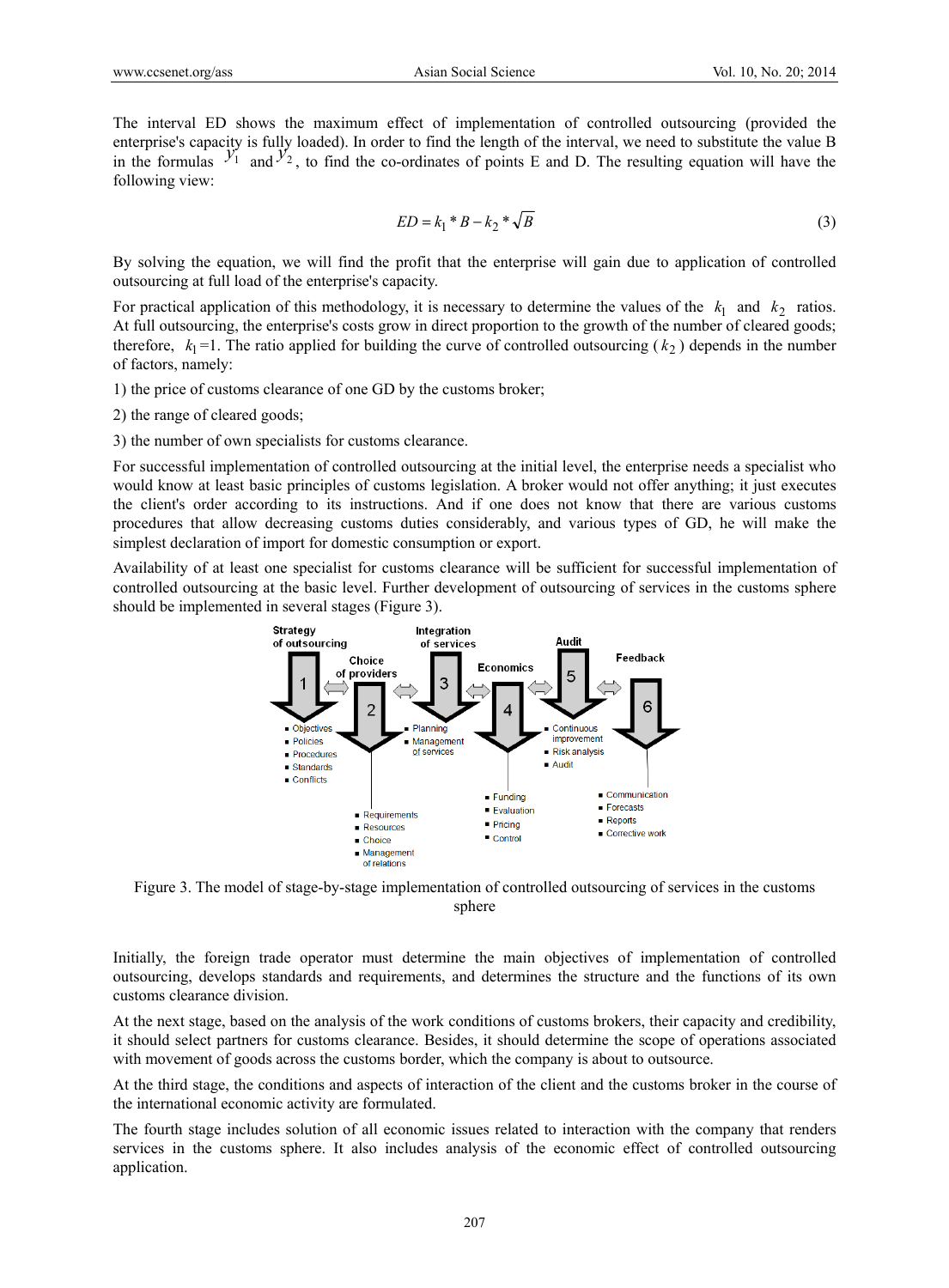In the course of the interaction, it is necessary to hold periodical control of obligations fulfillment, evaluation of the existing risks, annual audit. Also, the enterprise should permanently study the existing practice of customs clearance, develop and implement new efficient methodology of cutting the enterprise's costs.

Implementation of the suggested model will allow an enterprise to cut costs associated with movement of goods across the customs border considerably, as well as improve the efficiency of its activity, and increase the profit consequently.

At selection of the method of customs operations, it is not enough to just compare the costs for declaration, as the foreign operations department even at the same expenses for routine operations is able to increase the profit of international economic activity considerably by application of innovative solutions, where the functions of the customs broker do not include seeking such opportunities.

#### **4. Discussion**

Scientific papers of various authors have sufficient coverage of the issues of international economic activity management, but few efforts are made to analyze the issues of rendering services in the customs sphere. V. Yu. Dianova and V. V. Makrusev considered the conceptual provisions of rendering services in the customs sphere and developed a definition of customs services as services rendered by customs authorities and companies engaged in the customs sphere (Dianova & Makrusev, 2005).

Being an expert in the issues of theory and methodology of the systems of customs processes management, S. V. Baramzin is the founder of the theory of the customs activity quality management (Baramzin, 2004), which later was studied and added by contemporary economists (Gupanova, 2011, 2012).

At the same time, currently domestic and foreign publications have failed to develop sufficiently the theoretical principles of organization and economics of services in the customs sphere. Despite growing interest of scientists to this issue, the organizational conditions that would contribute to development of services in the customs sphere and their practical application as well as the issues of ensuring strong competitiveness of the services in the customs sphere (including those by application of the most advanced forms of customs clearance and customs control) have not been researched in full.

The existing practice of assignment of services in the customs sphere to outsourcers is not supported by relevant theoretical research. Foreign publications studying outsourcing emphasize its application in the sphere of information technology (Lacity & Willcocks, 2000; Dibbern et al., 2004). The Russian Banking Encyclopedia provides the following definition: "*outsourcing* is the type of functional computer services rendered by a specialized firm to its clients (banks, insurance companies, exchanges, etc.)" (Lavrushina, 1995). This definition is very outdated because outsourcing currently is not limited to computer services and is applied in many sectors of the economy. As a rule, scientific publications consider issues of application of full or partial outsourcing.

#### **5. Summary**

The foreign trade operations of enterprises are described by the vast diversity of issues in the customs sphere. The practice of customs activities suggests various methods of their solution, which are implemented with the help of individual innovative solutions. The whole diversity of innovations in the customs sphere can be evaluated and efficiently used within the framework of controlled outsourcing.

Implementation of controlled outsourcing will allow importers and exporters to optimize their customs clearance activity, apply more beneficial treatments, declaration forms, and electronic customs clearance systems, thus cutting overall expenditures and increasing the enterprise's profit.

The article contains a comparative characteristic of full, partial, and controlled outsourcing, reveals the advantages of controlled outsourcing, and analyzes expenditures of its application. The practical applications of the theoretical developments will be facilitated with the suggested model of stage-by-stage implementation of controlled outsourcing. The lines of further research should be the development of the methodology of implementation and utilization of controlled outsourcing in the course of international economic activity, and the issues of organizational buildup and subjective decomposition of these processes.

#### **References**

"Survey to determine the percentage of national revenue represented by customs duties." (n. d.). *World Customs Organization*. Retrieved July 1, 2014, from http://www.wcoomd.org

Anikin, B. A. (2003). *Outsourcing: Creation of highly efficient and competitive organizations*. Moscow: INFRA-M, 2003. Print.